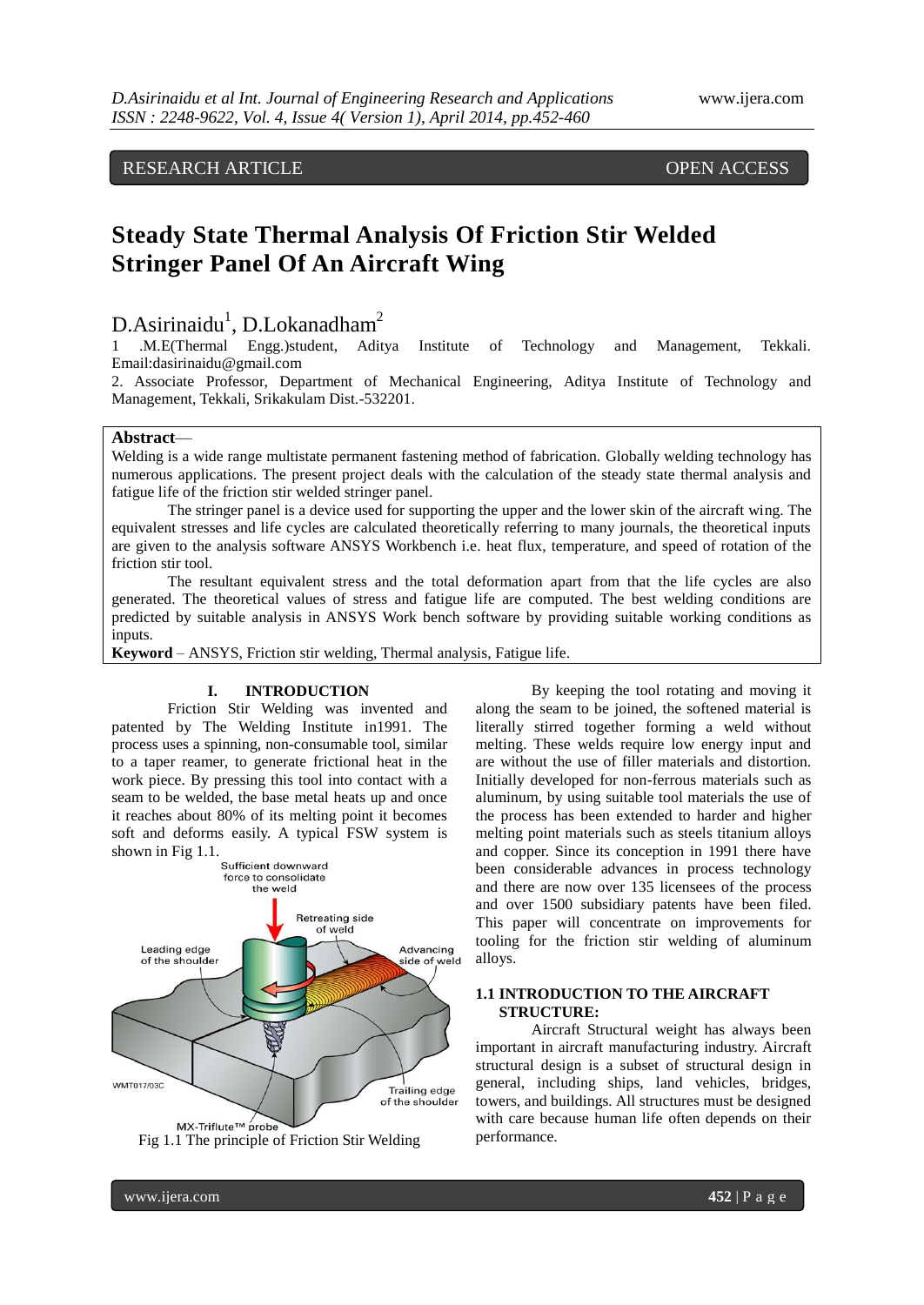Metal structures are subject to corrosion, and some kinds of corrosion are accelerated in the presence of stress. Aircraft structures are designed with particular attention to weight, for obvious reasons. If we could see beneath the interior fittings of passenger aircraft, we would see numerous lightening holes in the frames as well as regions where the skins have been thinned by chemical milling.

## **1.2 LAYOUT OF THE AIRCRAFT WING**



Skin panel **Typical rib** The first aircraft had two wings made of light weight wood frames with cloth skins, held apart by wires and

In the 1920s, metal began to be used for aircraft structure. A metal wing is a box structure with the skins comprising the top and bottom, with front and back formed by I-beams called spars, interior fore-aft stiffeners called ribs, and in-out stiffeners called stringers. In level flight, the lower skin is in tension while the upper skin is in compression.

## **1.3 STRINGER PANEL**

The weld joint in the stringer should be in the web close to the skin panel and the thickness of all weld samples are 7mm after post-weld machining. The final design configuration was shown in Fig. ,it is like  $T$ .



## **II. FRICTION STIR WELDING:**

Friction stir welding (FSW) is a relatively new (1991) solid-state welding technique. In FSW, a rotating tool traverses along the joint seam of the material to be joined and accomplishes welding via mechanical stirring. It was First patented in Great Britain by Wayne Thomas et al from the Welding Institute in 1991 [Thomas et al., 1991a].The United States Patent is dated 1995 [Thomas et al., 1995].

The FSW tool rotates about its axis and the probe (or pin) plunges into the material. The shoulder of the tool applies force to the top of the material. Heat is generated through the downward force on the shoulder which softens the material along the joint line. The tool then traverses along the weld line, and the rotating tool probe drags the plasticized material to the back of the probe. This causes the solid-state joining of the material [Khaled, 2005]



Stir welding (Thomas et al. 1991) The emergence of the FSW alters the traditional approach for producing lightweight assemblies.

struts.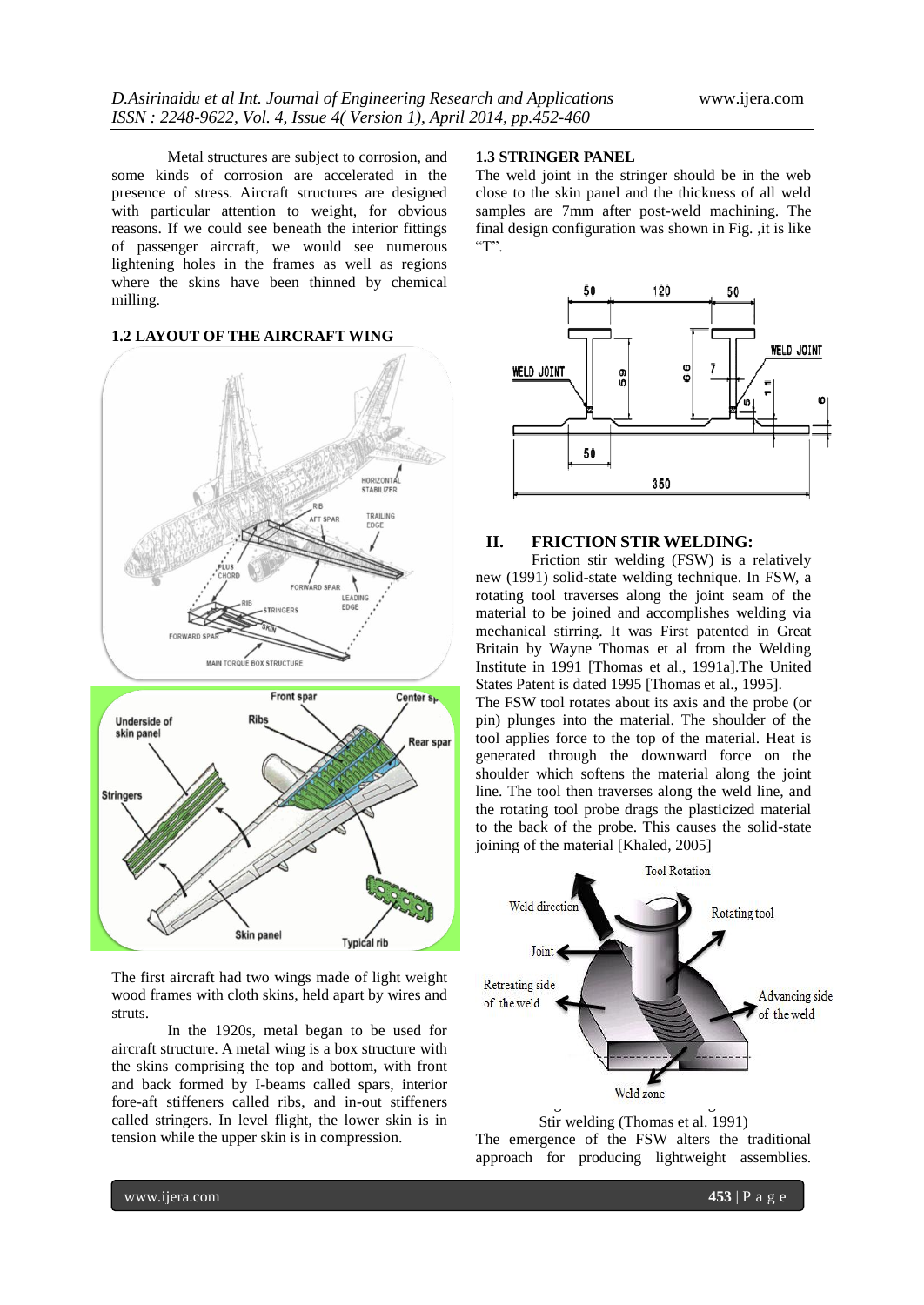Boeing has reduced cost and production time with the FSW on pressure vessels (Johnsen 1999). Likewise, Eclipse aviation began using FSW to join skin structures and Hitachi has applied this technology to the welding of aluminum skin structures in their trains in anticipation of large cost and time savings (Ohba et al. 2001). Complex material movement and plastic deformation contribute significantly to the physical mechanism of FSW. Tool geometry, welding parameters, and joint design significantly influence the material flow. Figure 2.2 shows the FSW tool which consists of a shoulder and a pin. The shape and relative size of the pin and the shoulder are important for maximizing the heat generation, which aids the material flow and reduces welding force.<br>Featureless shoulder Scrolled shoulder



Fig. 2.2: Schematic drawing of the FSW tool (Mishra and Ma 2005)



(a) Three flutes (b) left hand helix on

Outer diameter land

Fig. 2.3: (a) Work tool (b) MX triflute tool (Thomas et al. 2003)

> TWI (Thomas et al. 2003) has developed several types of tools like the worl and MX triflute tools as shown in Figure 2.3. It has been suggested that these design features reduce required welding forces, enable easier flow of plasticized material, facilitate a downward auguring effect, and increase the interface surface area between the pin and material. Zhao et al. (Zhao et al. 2005) investigated the influence of the pin geometry on bonding and mechanical properties in friction stir welded Al alloys. He claimed that pin design affects the flow of the plastic material strongly. The best quality weld was acquired using a tapered screw threaded pin.

Figure 2.4 shows the four visually distinct micro structural zones in which welds in aluminum are typically divided into:

- (a) Unaffected parent material,
- (b) Heat affected zone,
- (c) Thermo-mechanically affected zone, and
- (d) Weld nugget.

In the heat affected zone, properties and microstructure are affected by the heat from the weld, although there is no mechanical deformation. This zone retains the same grain structure as the parent materials. The thermo-mechanically affected zone shows characteristics that suggest that it underwent plastic deformation but recrystallization did not occur in this zone due to insufficient deformation strain. In weld nugget zone, intense plastic deformation and frictional heating during FSW result in recrystallized fine-grained microstructure (Threadgill 1999).



Fig 2.4 : (a) Schematic diagram of micro structural zones in friction stir welds in aluminum (b) micrograph showing various micro-structural zones (Threadgill 1999)

## **III. INTRODUCTION TO EXPERIMENT**

The objective of this paper is to investigate optimum process parameters in friction stir welding to determine the induced stresses and the fatigue life in the Stringer Panel. More specifically , the choice of tool rotational speed have been sought with a steady, 2 dimensional sequentially coupled thermo mechanical model implemented in FE-Code, ANSYS. The thermal model is based on a heat source description which in essence is governed by the rotational speed and the temperature dependent yield stress of the work piece material. This model in turn delivers the temperature field, in order to compute thermal strain field which is the main driver for mechanical model predicting both transient and finally residual stresses in the work piece.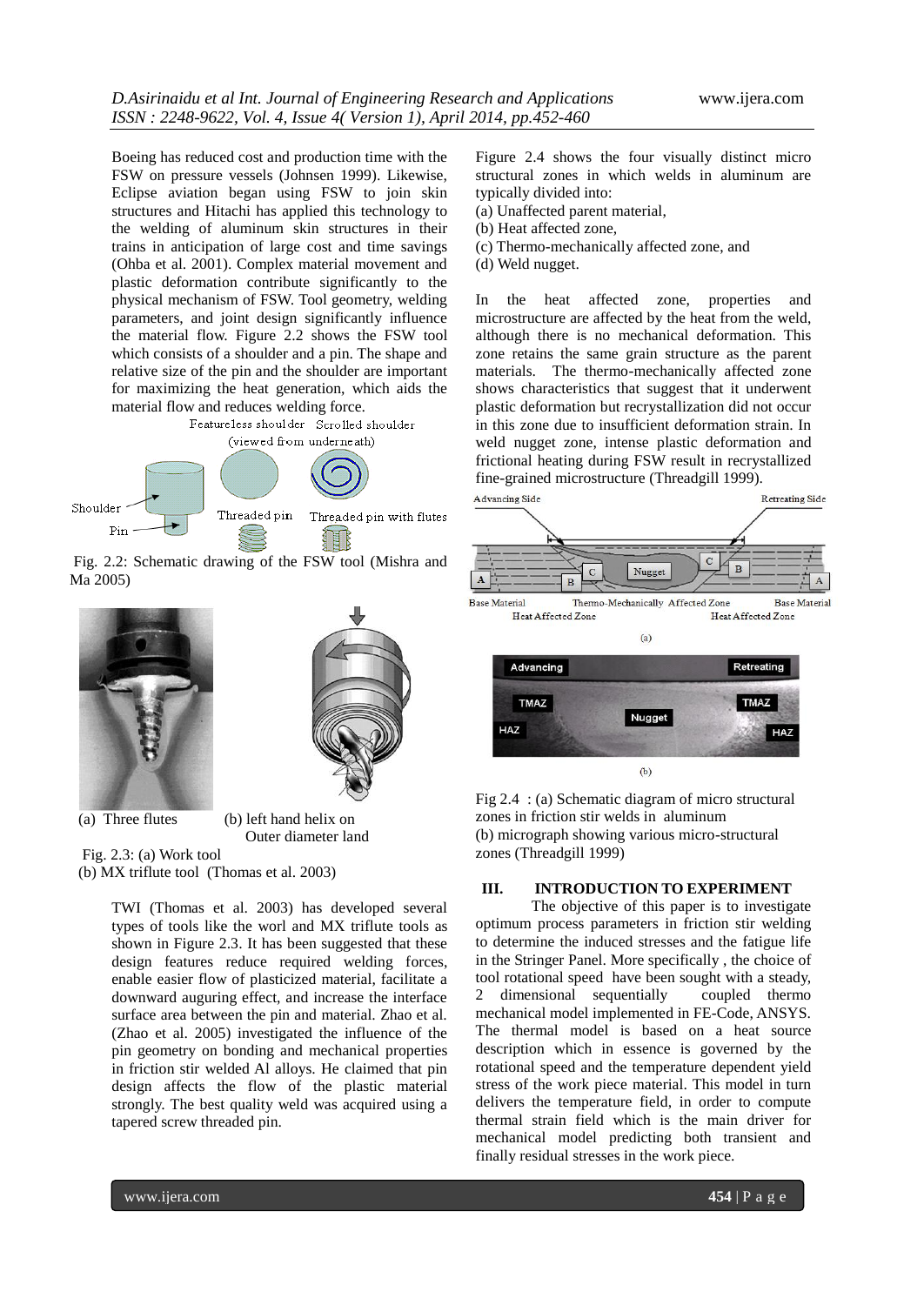Most pure thermal models apply a surface flux as representing the entire heat generation, thereby avoiding the source term in the heat conduction equation, which is governed by the plastic dissipation and therefore in essence calls for knowledge about the material flow and hence the formation of the shear layer.

In this model the heat generation is expressed as a surface heat flux from the tool shoulder (without the tool probe) into work piece, however it is the function of the tool radius and the temperature dependent yield stress as follows.

$$
\frac{Q_{Surf}}{A}(r, T) = \frac{2\pi n}{60} X \frac{r}{1000} X \frac{\sigma_{yield}(T)}{\sqrt{3}} \qquad \qquad \dots [1]
$$
  
For  $0 \le r \le R$ 

Where n is the tool revolution per minute, r is the pin radius originating in the tool center, R is the tool shoulder radius and the temperature dependent yield stress,  $\sigma_{yield(T)}$  is defined as

$$
\sigma_{\text{yield}(T)} = (\sigma_{\text{yield}})ref \times [1 - \frac{T - T_{\text{ref}}}{T_{\text{melt}} - T_{\text{ref}}}] \dots [2]
$$

where,  $(\sigma_{yield})$ ref is the yield stress at room temperature.  $T_{ref}$  is 20°C and  $T_{melt}$  is solidus temperature which is 1000°C.

Once the temperature reaches the solidus temperature, i.e. T is equal to  $T_{\text{melt}}$  as in Eq.[2], the self stabilizing effect causes the heat generation decreases automatically due to thermal softening. The model is often denoted "Thermal-Pseudo-Mechanical" since the heat generation is expressed via the temperature dependent yield stress, thus taking some mechanical effects into.

#### **3.1 CHOICE OF MATERIAL:**

For the present problem of analyzing the Stringer Panel we take the material of ALUMINIUM 7075.the following are some of the properties tabulated.

| Structural                 |                              |  |
|----------------------------|------------------------------|--|
| Young's Modulus            | 16000 MPa                    |  |
| Poisson's Ratio            | 0.33                         |  |
| Density                    | 2.77e-006 kg/mm <sup>3</sup> |  |
| Thermal Expansion          | 2.3e-005 1/°C                |  |
| Tensile Yield Strength     | 280. MPa                     |  |
| Compressive Yield Strength | 280. MPa                     |  |
| Tensile Ultimate Strength  | 310. MPa                     |  |
|                            |                              |  |

| <b>Thermal</b>                   |                      |  |
|----------------------------------|----------------------|--|
| Specific Heat                    | 875. J/kg $\cdot$ °C |  |
|                                  |                      |  |
| Resistivity                      | 5.7e-005 Ohm-mm      |  |
| Melting point                    | 482.22 °C            |  |
|                                  |                      |  |
| Lower Forging Temperature        | 260 °C               |  |
| <b>Upper Forging Temperature</b> | 371.11 °C            |  |

## **3.2 STRESS CALCULATIONS AT FOLLOWING TEMPERATURES**

Theoretical stress values can be calculated by using following formula

$$
\sigma_{yield(T)} = (\sigma_{yield})ref \times [1 - \frac{T - T_{ref}}{T_{melt} - T_{ref}}]
$$

At 150°C the theoretical yield stress is:  $\sigma_{yield(T)} = 420 \text{ x } \{1 - \frac{150 - 22}{482 - 22}\} = 308.49 \text{ MPa}.$ 

At 200°C the theoretical yield stress is:

$$
\sigma_{yield(T)} = 420 \text{ x } \{1 - \frac{200 - 22}{482 - 22}\} = 262 \text{ MPa}.
$$

At 260°C the theoretical yield stress is:  
\n
$$
\sigma_{yield}(r) = 420 \times \{1 - \frac{260 - 22}{482 - 22}\} = 202.7 \text{ MPa.}
$$

At 371°C the theoretical yield stress is:  
\n
$$
\sigma_{yield(T)} = 420 \times \{1 - \frac{371 - 22}{482 - 22} \} = 101.34 \text{ MPa.}
$$

#### **3.3 CALCULATIONS FOR HEAT FLUX**

Heat flux can be calculated by using the formula: Heat flux (ø):  $(Q_{sur}/Area) = \omega r \sigma_{yield(T)}$ 

$$
\frac{2\pi rN}{60*1000}\,\mathrm{x}\frac{\sigma(T)}{\sqrt{3}}
$$

At radius 4 mm and at  $\sigma(T) = 308.49 \text{MPa}$ , the heat flux observed is:

$$
\emptyset = \frac{2 * \pi * 100}{60} \times \frac{4}{1000} \times \frac{308.49 * (10^{6})}{\sqrt{3}}
$$

 $= 74.60 \text{ x } 10^5 \text{ W/m}^2$ .

Similarly at radius 4 mm and at  $\sigma(T) = 262MPa$ , the heat flux observed is:

www.ijera.com **455** | P a g e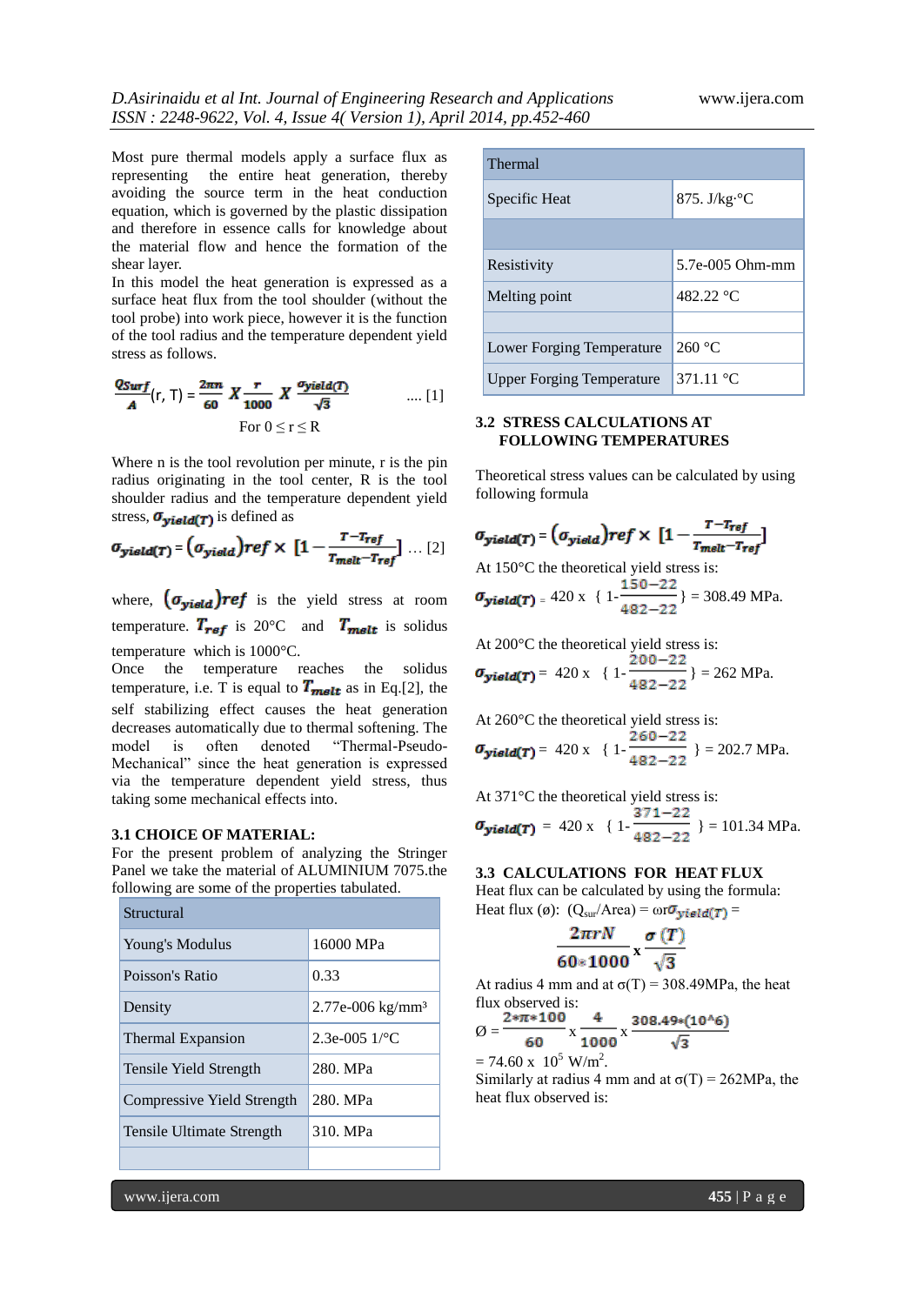$$
\emptyset = \frac{2 * \pi * 100}{60} \times \frac{4}{1000} \times \frac{262 * (10^{1/6})}{\sqrt{3}} = 63.36 \times 105 \text{ W/m}^2.
$$

Similarly at radius 4 mm and at  $\sigma(T) = 202.7 \text{ MPa}$ , the heat flux observed is:

$$
\varnothing = \frac{2 * \pi * 100}{60} \times \frac{4}{1000} \times \frac{202.7 * (10^{6})}{\sqrt{3}}
$$

 $= 49.02 \times 10^5$  W/m<sup>2</sup>.

Similarly at radius 4 mm and at  $\sigma(T) = 371$  MPa, the heat flux observed is:

$$
\emptyset = \frac{2*\pi*100}{60} \times \frac{4}{1000} \times \frac{371*(10^{16})}{\sqrt{3}}
$$

 $= 89 \times 10^5$  W/m<sup>2</sup>.

Therefore heat flux and stress calculations are calculated.

## **3.4 INPUTS GIVEN IN CATIA**

| Specification of Stringer      | Dimension (mm) |  |
|--------------------------------|----------------|--|
| Panel                          |                |  |
| Thickness of the structure     |                |  |
| along web and top flange       |                |  |
| region                         |                |  |
| Thickness of the structure     |                |  |
| along bottom flange            | 6              |  |
| Width of the top flange        | 50             |  |
| Height of the web              | 59             |  |
| Total height of the structure  | 77             |  |
| Total bottom length of the two | 350            |  |
| Flanges                        |                |  |
| In between space provided for  | 3              |  |
| the weld between top and the   |                |  |
| bottom joint                   |                |  |
| Distance in between the two    | 120            |  |
| flange heads                   |                |  |
| Total length of the Stringer   | 1240           |  |
| Panel                          |                |  |

## **3.5 STEPS TO SOLVE PROBLEM IN ANSYS Work bench**

The following are the steps required to solve the problem in ANSYS Work bench:

STEP 1: Launch ANSYS Workbench

STEP 2: Select GEOMETRY> FILE > IMPORT EXTERNAL GEOMETRY

After importing the stp file (MODEL) return to the project.

STEP 3: Select NEW SIMULATION > MESH >GENERATE MESH

STEP 4: Select NEW ANALYSIS >

STEADY STATE THERMAL ANALYSIS

After selecting steady state thermal analysis the ambient and melting temperatures are given as inputs by selecting the corresponding surfaces. In

addition to that heat flux or the heat flow is given followed by selecting the required lines at the interface in the model.

STEADY STATE THERMAL ANALYSIS > ANALYSIS> INSERT> TEMPERATURE (AMBIENT) STEADY STATE THERMAL ANALYSIS > ANALYSIS> INSERT> TEMPERATURE (MELTING) STEADY STATE THERMAL ANALYSIS > ANALYSIS> INSERT> HEAT FLOW/HEAT FLUX. STEP 5: Select SOLUTION>TOTAL HEAT FLUX >DIRECTIONAL HEAT FLUX >TOTAL DEFORMATION >EQUIVALENT STRESS >NORMAL STRESS >SHEAR STRESS

>DIRECTIONAL DEFORMATION

- STEP 6: Select ANALYSIS > FATIGUE>LIFE >DAMAGE >SAFETY FACTOR >EQUIVALENT ALTERNATING STRESS
- STEP 7: Right click on the SOLUTION > GENERATE > STEADYSTATE THERMAL

STEP 8: SAVE the FILE in the Word Document.

## **3.6 INPUTS IN TO ANSYS WORK BENCH**

| Speed rpm                           | 100     | 200     | 400      |
|-------------------------------------|---------|---------|----------|
| Angular<br>$Vel(w)$ , rad/s         | 10.472  | 20.944  | 41.888   |
| $\sigma$<br>yield(260°C)<br>M Pa    | 202.7   | 202.7   | 202.7    |
| flux<br>Heat<br>(W/m <sup>2</sup> ) | 49.02e5 | 98.4e5  | 196.08e5 |
| σ<br>yield $(371^{\circ}C)$<br>M Pa | 101.25  | 101.25  | 101.25   |
| flux<br>Heat<br>(W/m <sup>2</sup> ) | 24.49e5 | 48.97e5 | 97.95e5  |

www.ijera.com **456** | P a g e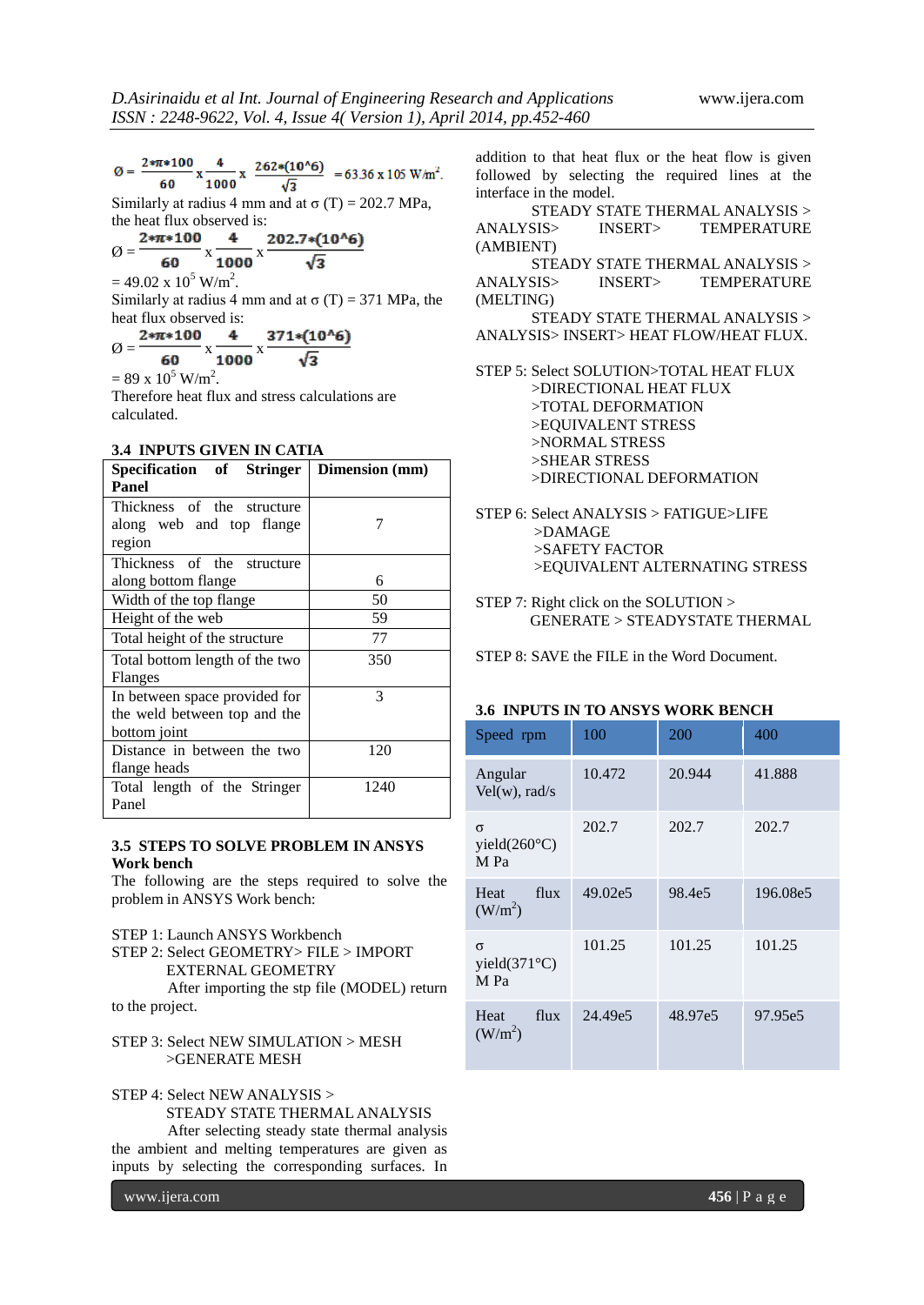

Wing section of T-39 trainer undergoing fatigue testing

**4. RESULTANT PLOTTING AFTER ANALYSIS 4.1 Geometry of the section: 1240 X 350 X 80 mm**



**4.2 MESH OF THE STRINGER PANEL STRUCTURE**



**4.3 Steady-State Thermal condition of 100 rpm and 260 <sup>o</sup>C**



**4.4 Temperature distribution along the**

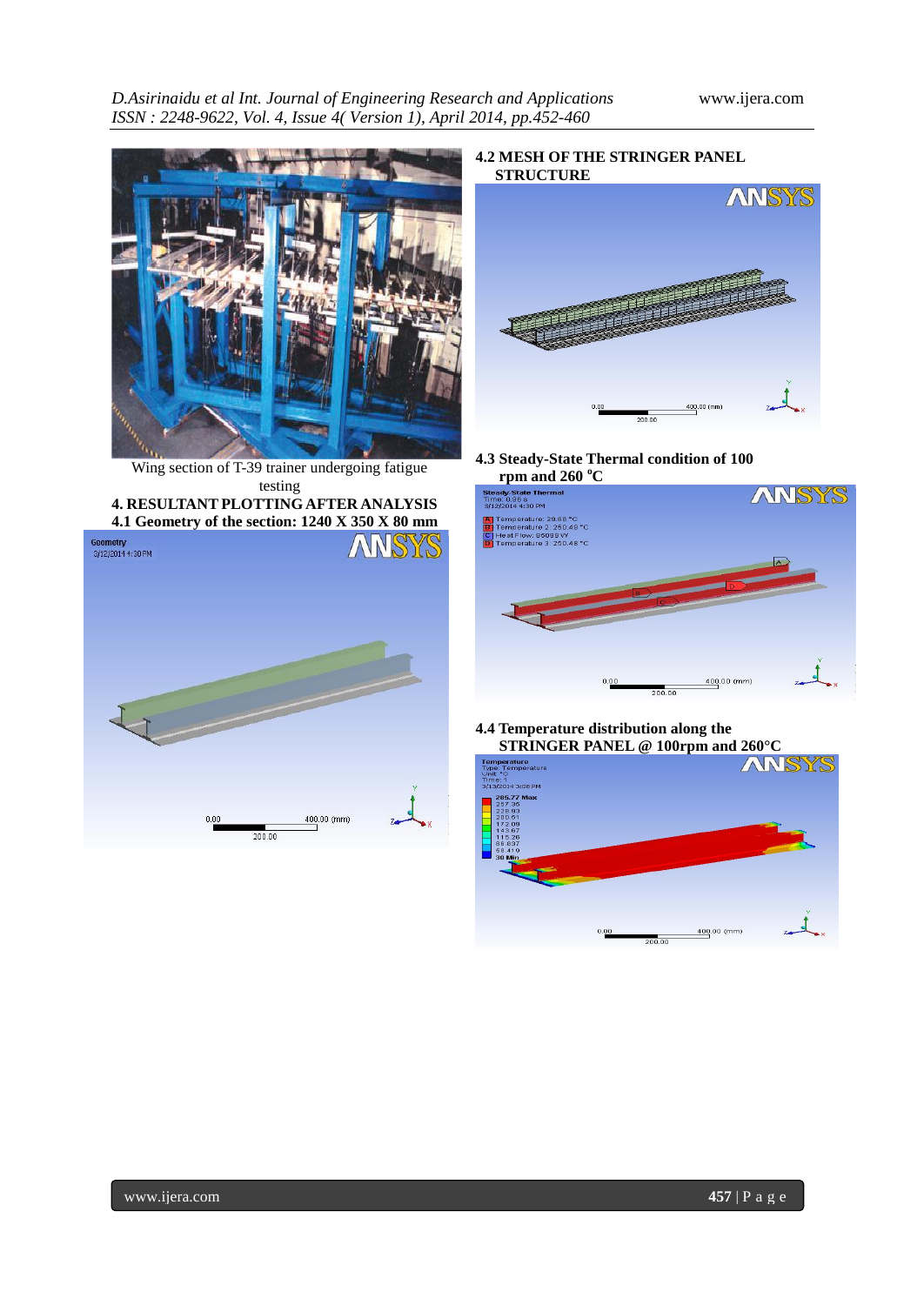# **4.5 Total Heat Flux distribution at 100 rpm and**





| <b>4.8 RESULTS</b> |              |              |  |  |
|--------------------|--------------|--------------|--|--|
|                    | Stress (MPa) | Life(cycles) |  |  |
| @100 rpm           |              |              |  |  |
| 150 °C             | 300          | 2100         |  |  |
| $200\text{ °C}$    | 254.7        | 32087        |  |  |
| 260 °C             | 194.65       | 56148        |  |  |
| @200 rpm           |              |              |  |  |
| 150 °C             | 305          | 1600         |  |  |
| 200 °C             | 261          | 26942        |  |  |
| 260 °C             | 203          | 39556        |  |  |
| @400 rpm           |              |              |  |  |
| 150 °C             | 318          | 900          |  |  |
| $200\text{ °C}$    | 264          | 2404         |  |  |
| $260^{\circ}$ C    | 218          | 17326        |  |  |

**4.7 Normal Stress distribution over the stringer panel 100 rpm and 260 <sup>o</sup>C**



## **5 GRAPHS 5.1 ANALYTICAL TEMPERATURE Vs LIFE GRAPH AT 400 rpm**



ANALYTICAL TEMPERATURE Vs LIFE GRAPH AT 400 rpm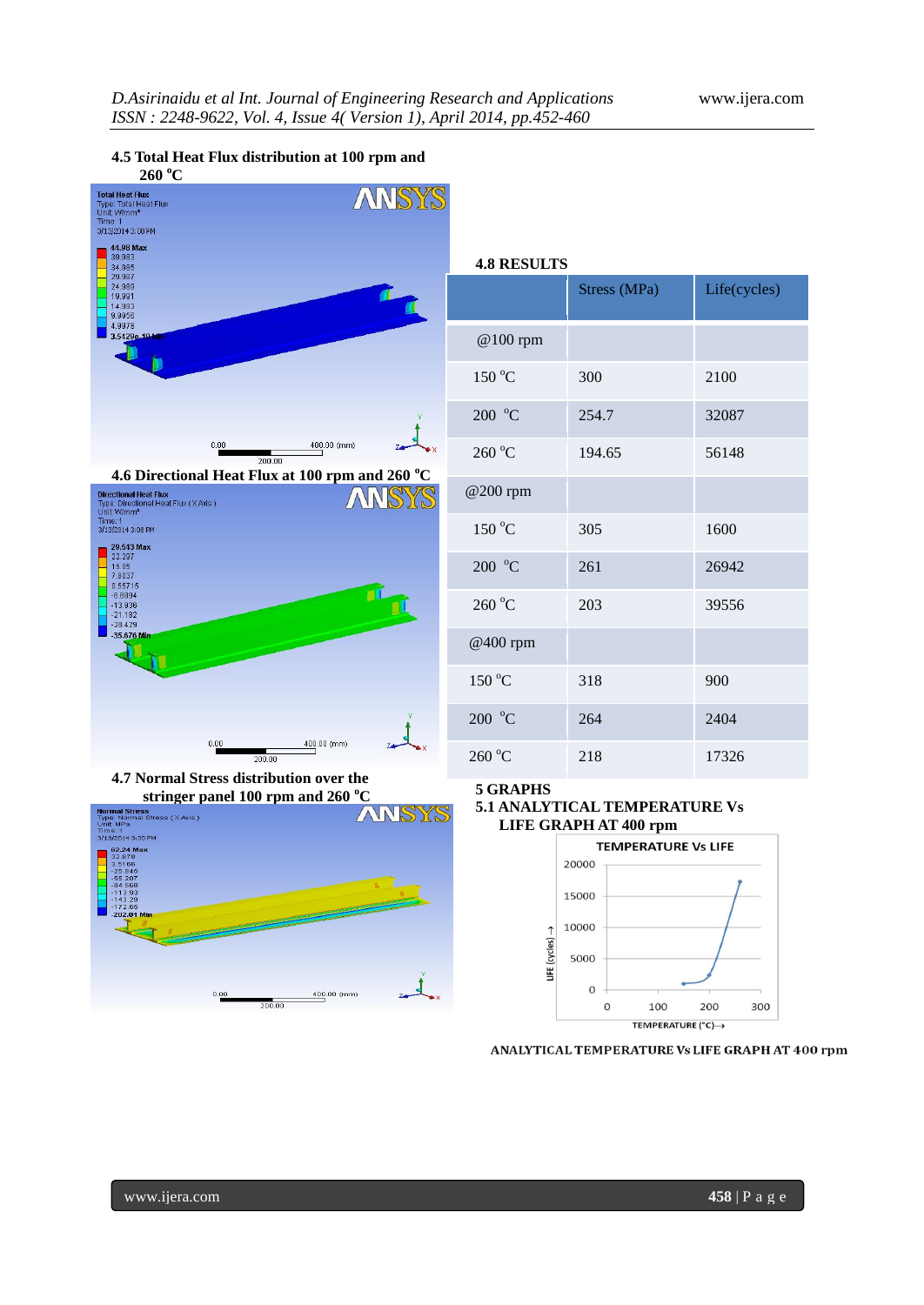## **5.2 ANALYTICAL TEMPERATURE Vs LIFE GRAPH AT 100 rpm**



ANALYTICAL TEMPERATURE Vs LIFE GRAPH AT 100 rpm

## **5.3 ANALYTICAL TEMPERATURE Vs STRESS AT 150° C**



ANALYTICAL SPEED Vs STRESS AT 150 °C

#### **5.4 ANALYTICAL SPEED Vs LIFE AT 100 RPM**



ANALYTICAL SPEED Vs LIFE AT 100 rpm

#### **5.5 ANALYTICAL TEMPERATURE Vs STRESS AT 260° C**



## **ANALYTICAL SPEED Vs STRESS AT 260 °C**

#### **CONCLUSIONS**

The Stress and Life Cycles of Stringer Panel in the FRICTION STIR WELDING was analyzed and studied. From the results the following points are concluded:

For a given speed at different temperatures the Life Cycles are Maximum at Higher Temperatures of the Stringer Panel i.e.  $260^{\circ}$ C with  $56148$  Life Cycles.(Graph 5.2)

Stress component of the Stringer Panel in the Friction Stir Welding was minimum when the Speed of the Tool is minimum i.e. 100 rpm. (Graph 5.5)

For different speeds of the Tool in the Friction Stir Welding at Lower Speeds the Life Cycles are Maximum.(Graph 5.4)

#### **REFERENCES**

- [1] TWI (1991). Friction Stir welding at TWI
- [2] Mishra, R.S., Ma, Z.Y., Friction stir welding and processing, Materials Science and Engineering R, Vol. 50, 2005, pp. 1-78.
- [3] Static and Fatigue Testing of Full-Scale Aircraft Structures-Jody Cronenberger, Research Engineer Kenneth E. Griffin, Ph.D., Manager, Department of Structural Engineering Southwest Research Institute.
- [4] Structural Risk Assessment of RAAF B707 Lower Wing Stringers, Published by Air Vehicles Division DSTO Defence Science and Technology Organization 506 Lorimer St Fishermans Bend, Victoria 3207 Australia.